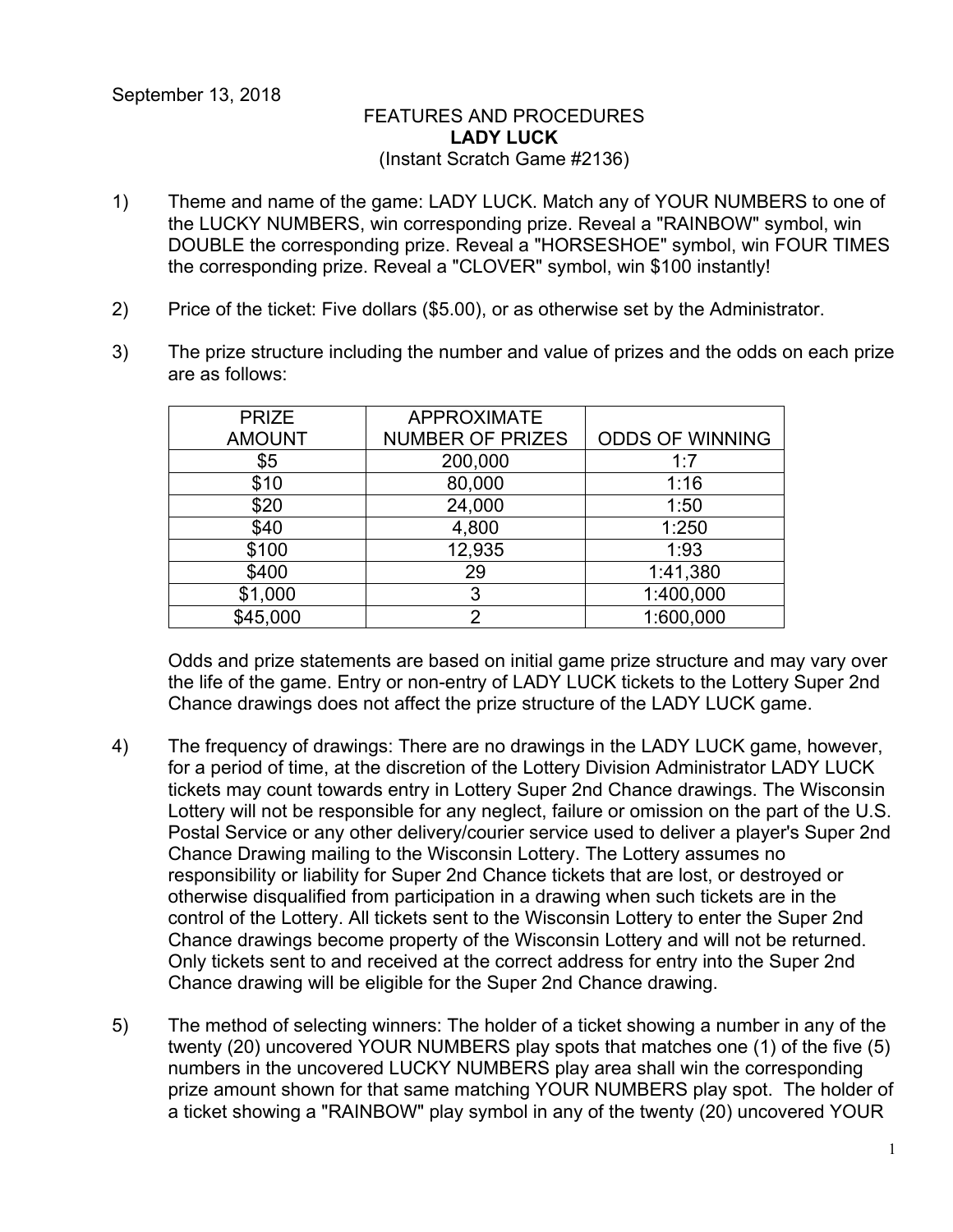NUMBERS play spots shall win two (2) times the corresponding prize amount automatically regardless of the numbers in the LUCKY NUMBERS play area. The holder of a ticket showing a "HORSESHOE" play symbol in any of the twenty (20) uncovered YOUR NUMBERS play spots shall win four (4) times the corresponding prize amount automatically regardless of the numbers in the LUCKY NUMBERS play area. The holder of a ticket showing a "CLOVER" play symbol in any of the twenty (20) uncovered "YOUR NUMBERS" play spots shall automatically win one hundred dollars (\$100) for each "CLOVER" play symbol revealed regardless of the numbers in the LUCKY NUMBERS play area.

- 6) The method of making payment to winners:
	- A. Submission of the original ticket (not a copy), as provided below, shall be the sole method of claiming a prize.
	- B. Payment of prizes under six hundred dollars (\$600) may be made by presenting the ticket for validation and payment to any Wisconsin Lottery retailer.
	- C. The original winning ticket must be signed by a single human being. For-profit and non-profit entities, trusts, and other non-human beings are not eligible to play or claim a prize in this game. Payment of any prize totaling five hundred thousand, nine hundred ninety-nine dollars (\$500,999) or less may be made by either 1) signing the back of the original winning ticket, completing a Lottery claim form and presenting it in person to any Lottery office for validation and payment by the claim deadline under section 6(G), or 2) by signing the back of the original winning ticket, completing a Lottery claim form and mailing it for validation and payment to Lottery Headquarters in Madison. If claiming a prize by mail, the original winning ticket and Lottery claim form must be mailed to Lottery Headquarters in Madison in a properly addressed envelope with the postage duly prepaid by the claim deadline under section 6(G). Payment of any prize totaling five hundred and one thousand dollars (\$501,000) or more must be made by signing the back of the original winning ticket, completing a Lottery claim form and presenting it in person to the Lottery Headquarters in Madison for validation and payment by the claim deadline under section 6(G). Personal appearance may be waived at the Lottery Division Administrator's sole discretion.
	- D. Tickets are void if stolen, unissued, mutilated, altered, counterfeit, or otherwise fail validation tests. The Lottery at its sole discretion reserves the right to pay any mutilated ticket based upon the facts and circumstances of the particular claim. Such action by the Lottery is final and non-reviewable.
	- E. Tickets are void if misprinted. "Misprinted" means any mistake or difference from the original ticket or game specifications of any kind in the printing, manufacturing, packaging or other processing related to the production or distribution of the ticket caused by the raw materials, processes or handling of the ticket until its ultimate sale to the consumer/player. "Misprinted" includes but is not limited to the tickets being unreadable, misregistered, defective, or multiply printed. Also, "misprinted" includes errors in the computer software, computer hardware, code or programming of the game regardless of whether the errors